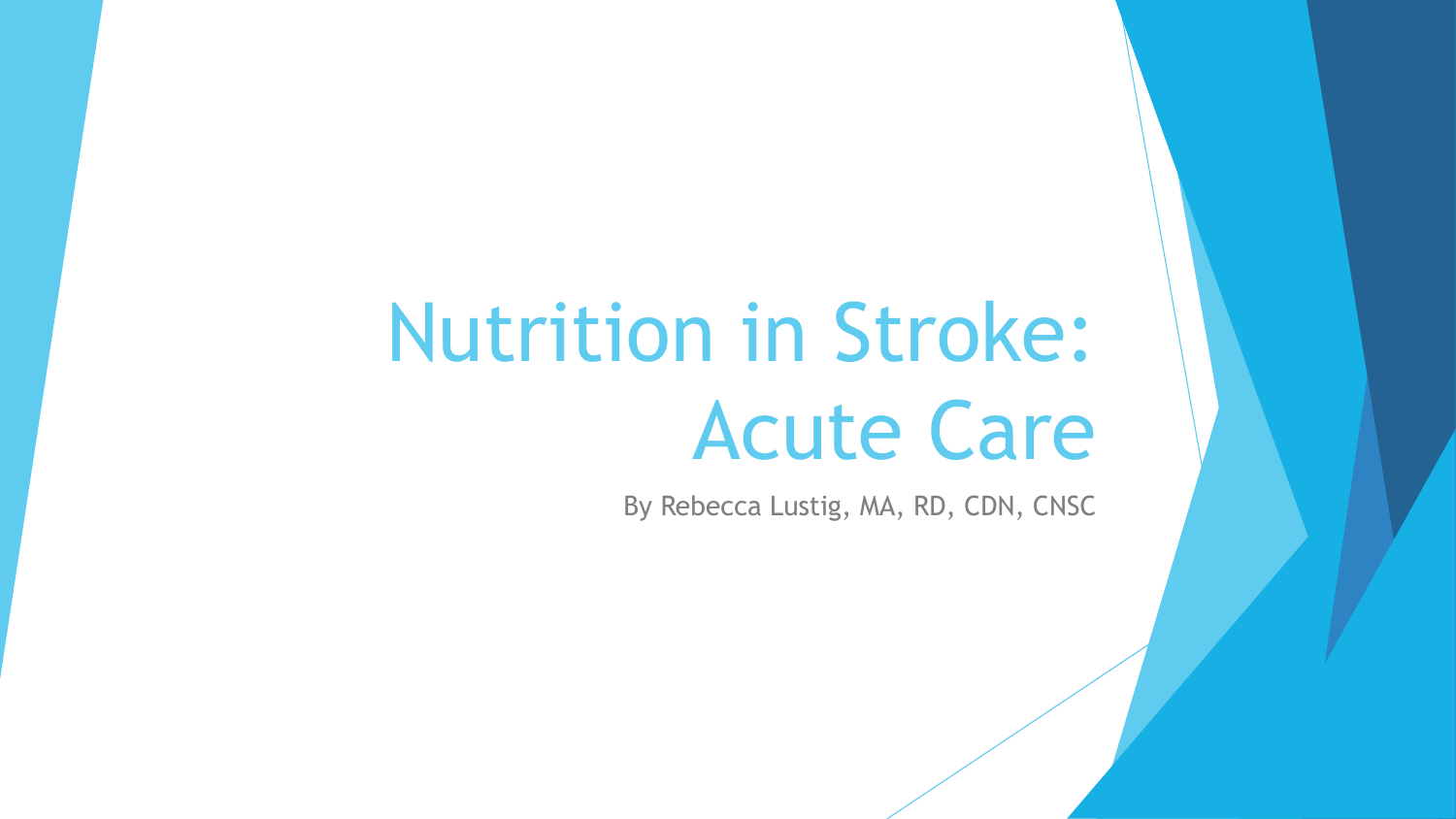### Risk Factors: Obesity

- Obesity  $\rightarrow$  BMI >/=30 kg/m2
	- ▶ Overweight  $\rightarrow$  BMI 25-29 kg/m2
- According to WHO, >700 million (9.6%) were obese by 2015 worldwide
- Overweight/obesity significantly a/w increased risk of stroke
	- For every unit increase of BMI above normal  $\rightarrow$  6% increase in the adjusted relative risk of stroke
	- Similar for men and women, regardless of race
- Obesity  $\rightarrow$  increased risk of HTN and T2DM
- Central adiposity better predictor of stroke risk
	- **Naist/hip ratio**
	- Risk higher for middle-aged pts vs older pts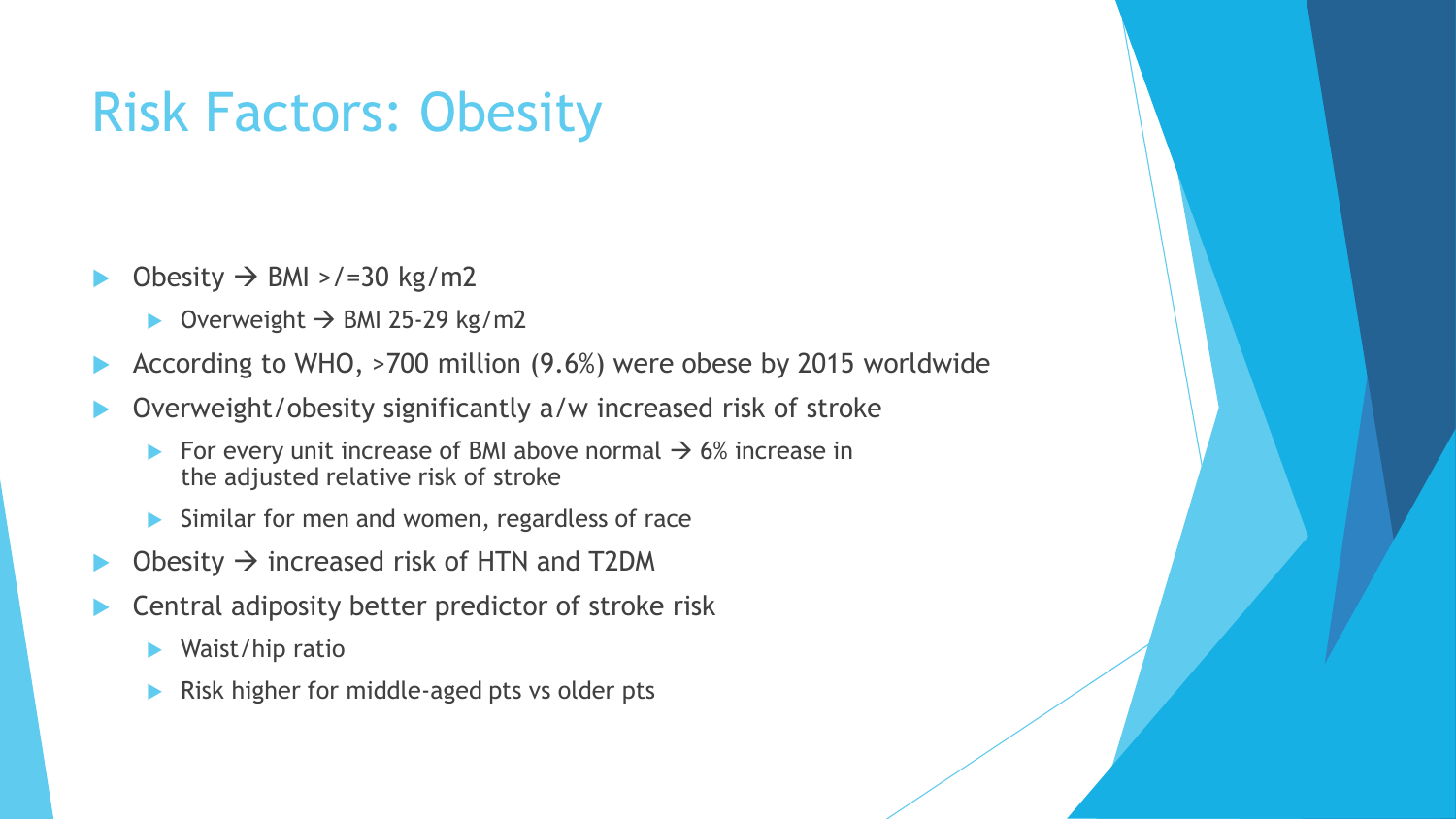# Risk Factors: Obesity Intermediate Variables

- Hyperlipidemia/Dyslipidemia
	- $\blacktriangleright$  TG >150 mg/dL
	- $\blacktriangleright$  LDL >100 mg/dL
	- ▶ HDL <40 for women, <50 for women
	- Total cholesterol >200 mg/dL
- Afib
	- Unclear if Afib causes atherosclerosis or vice versa
- $\triangleright$  OSA
	- Oxidative stress, inflammation, endothelial dysfunction
- **HTN** 
	- ▶ Stage I: 140-159/90-99 mmHg
	- Stage II: ≥160/100 mmHg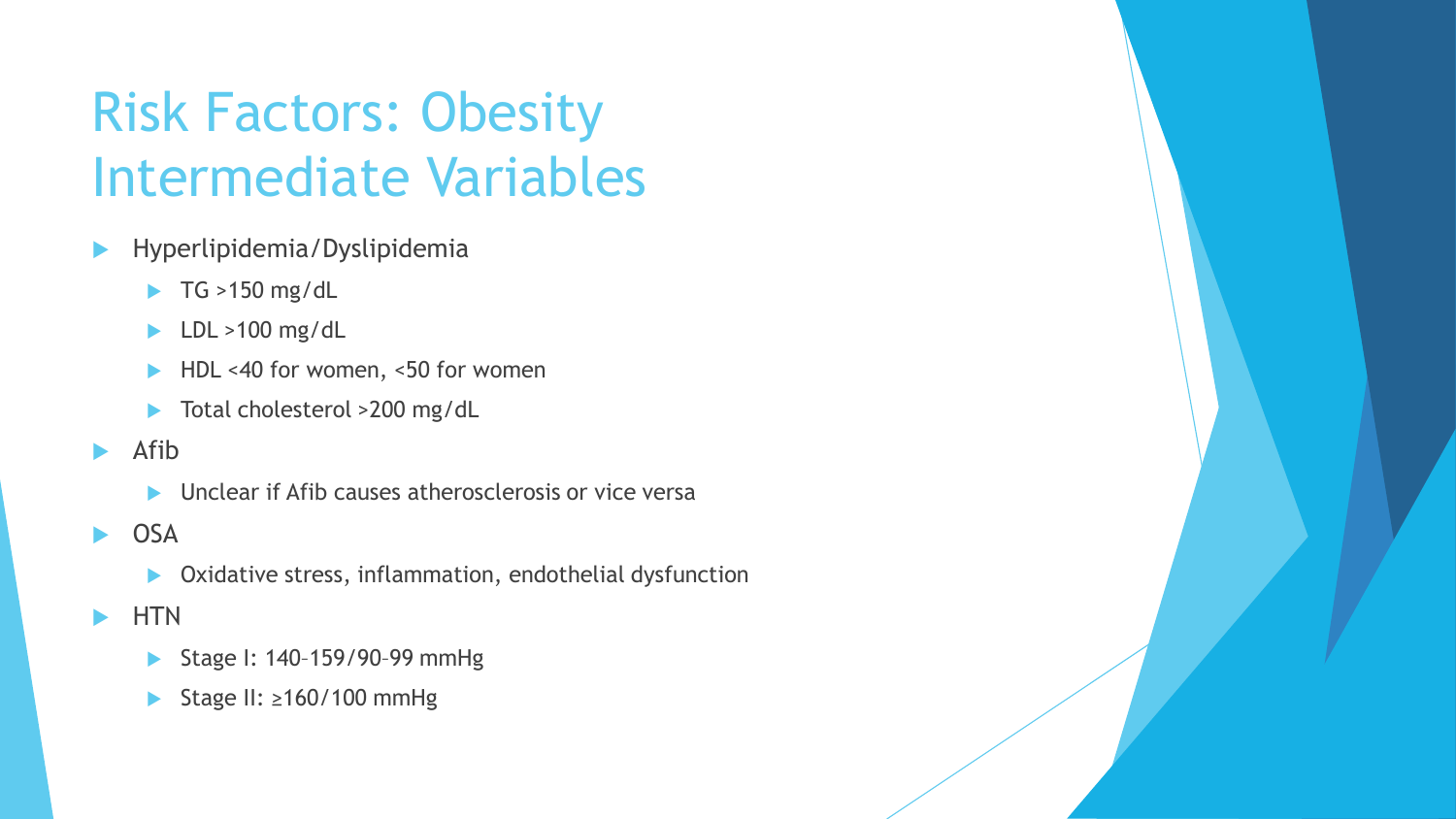## Risk Factors: Obesity Intermediate Variables

- T2DM
	- $HbA1c > 7 = 6.5$
	- $\blacktriangleright$  FBG >/= 126 mg/dL
	- OGTT >/= 200 mg/dL
	- $\triangleright$  Central adiposity  $\rightarrow$  hormone dysregulation  $\rightarrow$  insulin resistance over time
		- Increased inflammatory cytokines TNFα, iNOS, MCP-1, and IL-6.41; decreased adiponectin release
	- ▶ Obesity increases risk of HLD, HTN, T2DM, Afib, OSA which increase risk of stroke
		- ▶ Damage to vasculature from inflammation, advanced glycation end products contributing to atherosclerosis/likelihood of blockage and/or thrombosis
		- **Hypercoagulability, enhanced platelet aggregation**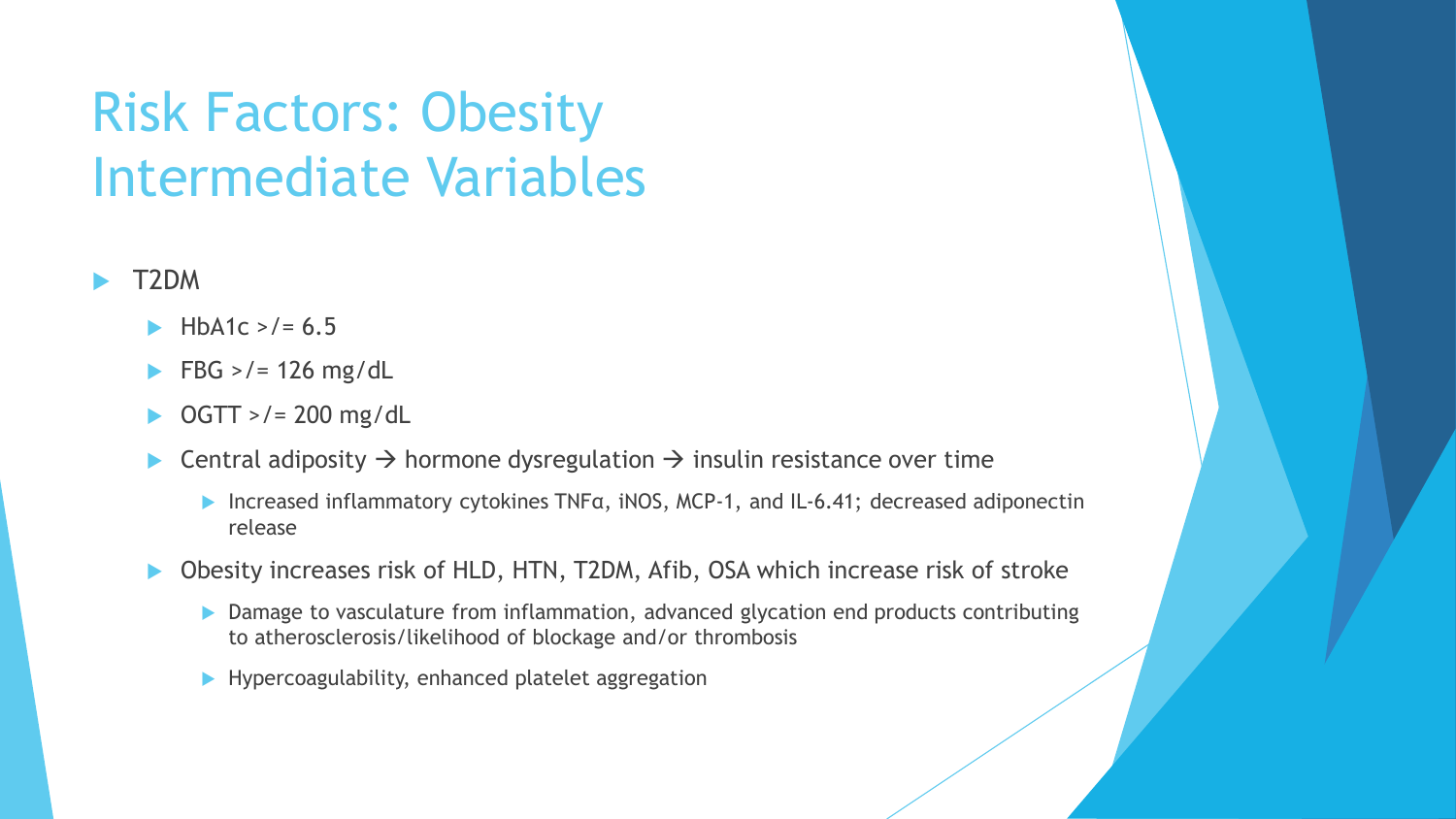# Obesity Etiology:

**Combination of genetic/environmental factors** 

- **Psychology, intake vs energy expenditure, gut microbiome, social environment,** food availability, food and nutrition-related knowledge
- Studies have found >50 genes a/w obesity including melanocortin 4 receptor, LEP, LEPR, INSIG2, ADIPOQ
- ▶ Genes control hormonal interactions b/t insulin, leptin, ghrelin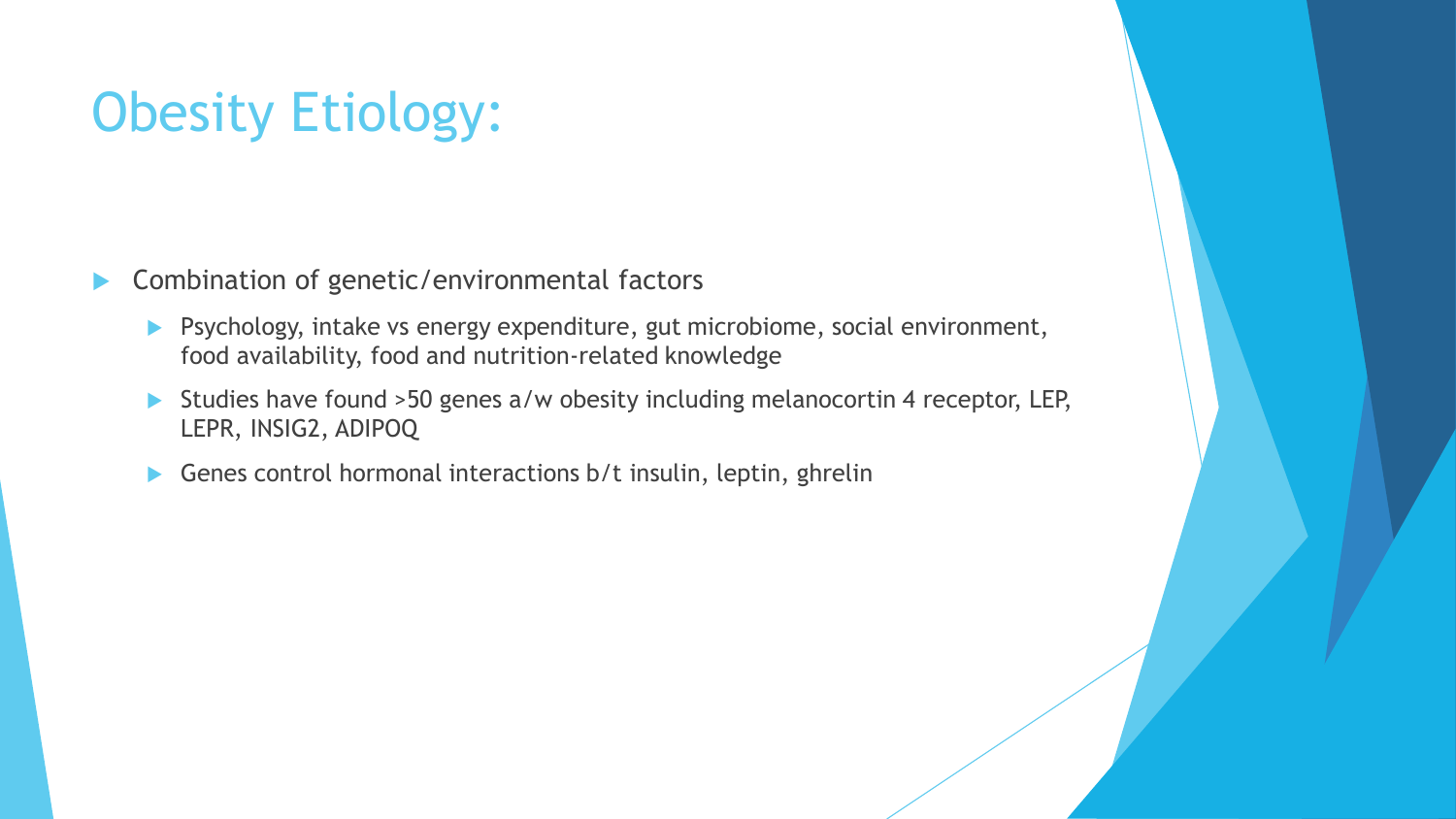## Risk Factors: Obesity

- Though stroke risk increased  $\rightarrow$  prognosis may be better in overweight/obese vs normal wt counterparts
	- ▶ "Obesity paradox" decreased mortality rates in event of stroke
	- May also be r/t age, with younger obese pts at higher mortality risk vs older obese pts
	- ▶ May decrease risk of hemorrhagic transformation s/p stroke, stroke recurrence, improved functional recovery
	- ▶ OSA a/w higher risk of mortality/poor outcome
- May be r/t obese survivors healthier at baseline vs those with metabolically "benign" obesity
	- 11-25% of obese people have normal BG and insulin regulation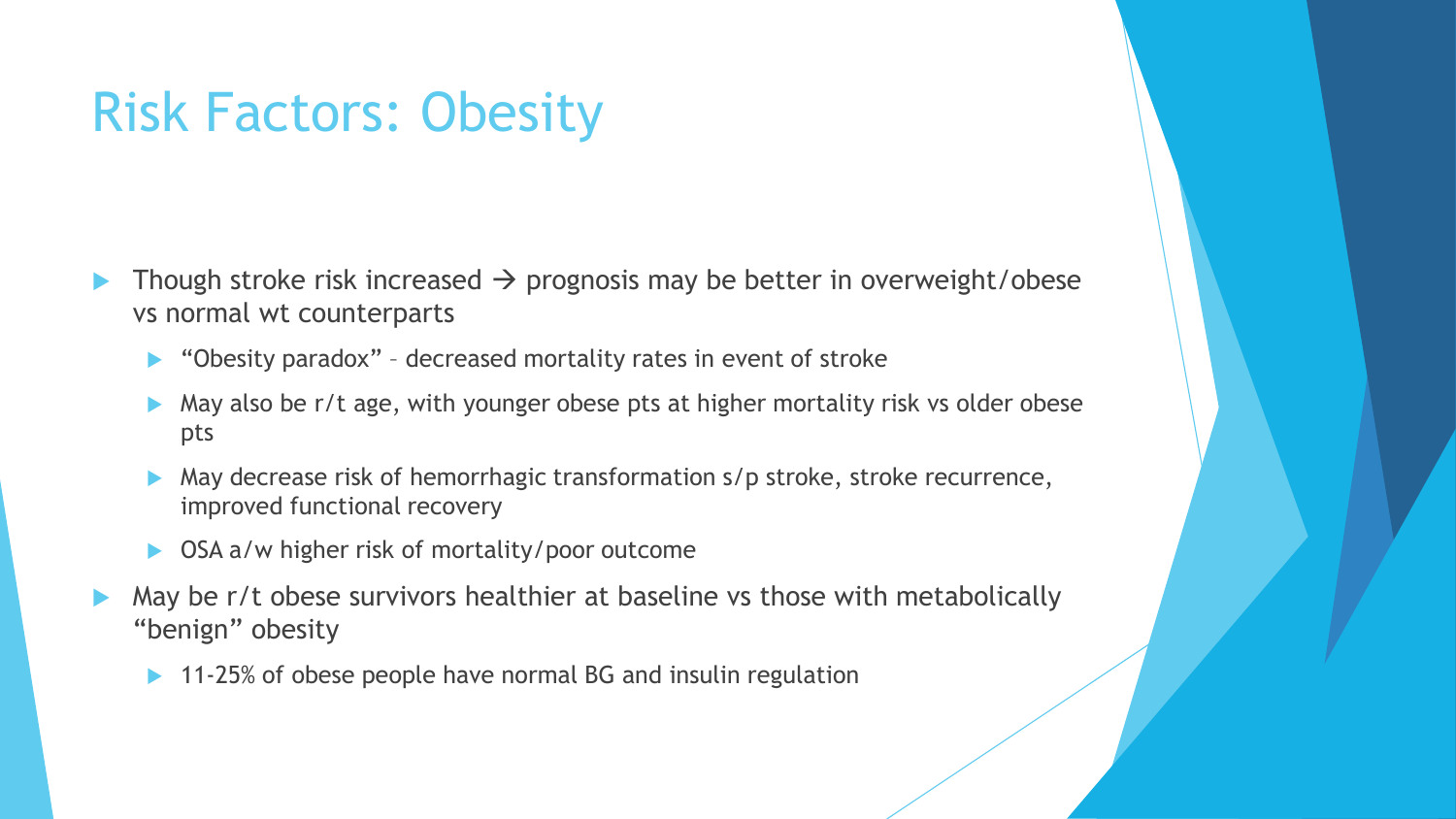### Prevention: Weight Loss

- Wt reduction  $\rightarrow$  may improve BP, BG, TG and HDL levels; insulin sensitivity; inflammatory marker
	- Proportional to amount of wt lost
- 5% to 10% wt loss:
	- HbA1c  $\rightarrow$  decrease 0.5%
	- $SBP \rightarrow$  decrease 3-6 mmHg
	- $HDL \rightarrow$  increase 3 mg/dL
- ▶ 6% wt loss among overweight persons w/ impaired glucose metabolism
	- 58% reduction in progression to DM
- >10% wt loss:
	- HbA1c  $\rightarrow$  decrease 1.4%
	- 42% to 51% improvement in insulin resistance
	- $TG \rightarrow 30-70\%$  decrease
	- HDL  $\rightarrow$  10% to 19% increase
- Diet-based programs including intensive/frequent lifestyle counseling  $\rightarrow$  most successful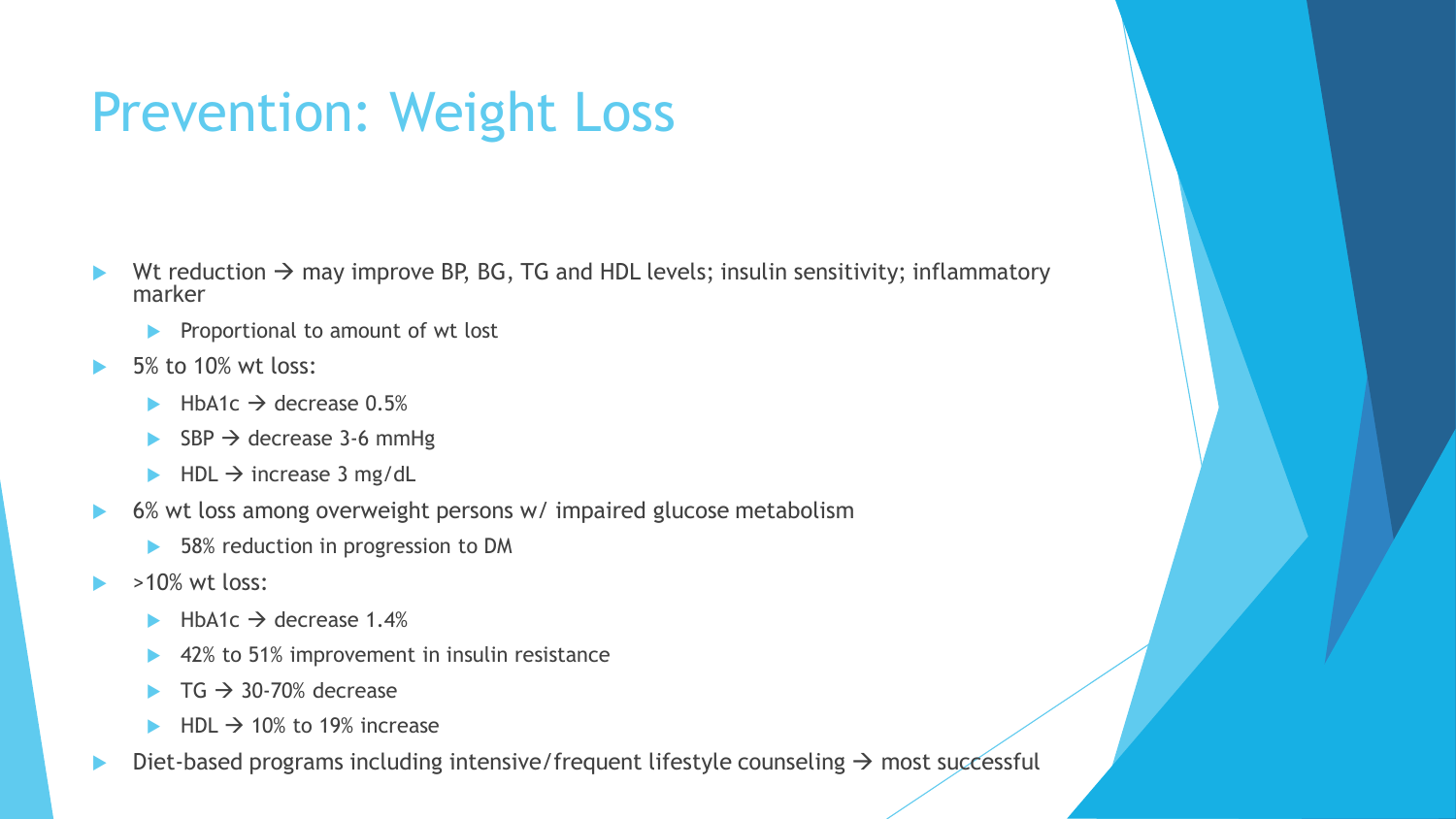## Nutrition Specifics in Stroke:

- Ischemic stroke:
	- **Dysphagia present in 78% of pts**
	- **Lack of hypermetabolism present** 
		- $\blacktriangleright$  Kcal needs not significantly increased
		- **Increased risk of aspiration PNA**
	- $\blacktriangleright$  May be on altered consistency diet, per SLP recs
		- Solids:
			- Purees  $\rightarrow$  mechanical ground  $\rightarrow$  dental soft
		- **Liquids:** 
			- Honey-thick  $\rightarrow$  nectar-thick  $\rightarrow$  thin
- Hemorrhagic stroke:
	- ICH, IVH, IPH, SDH, SAH, EDH, hematoma
	- ~126-139% above normal energy needs based on HBE
	- Traumatic PRO needs are higher if TBI also present